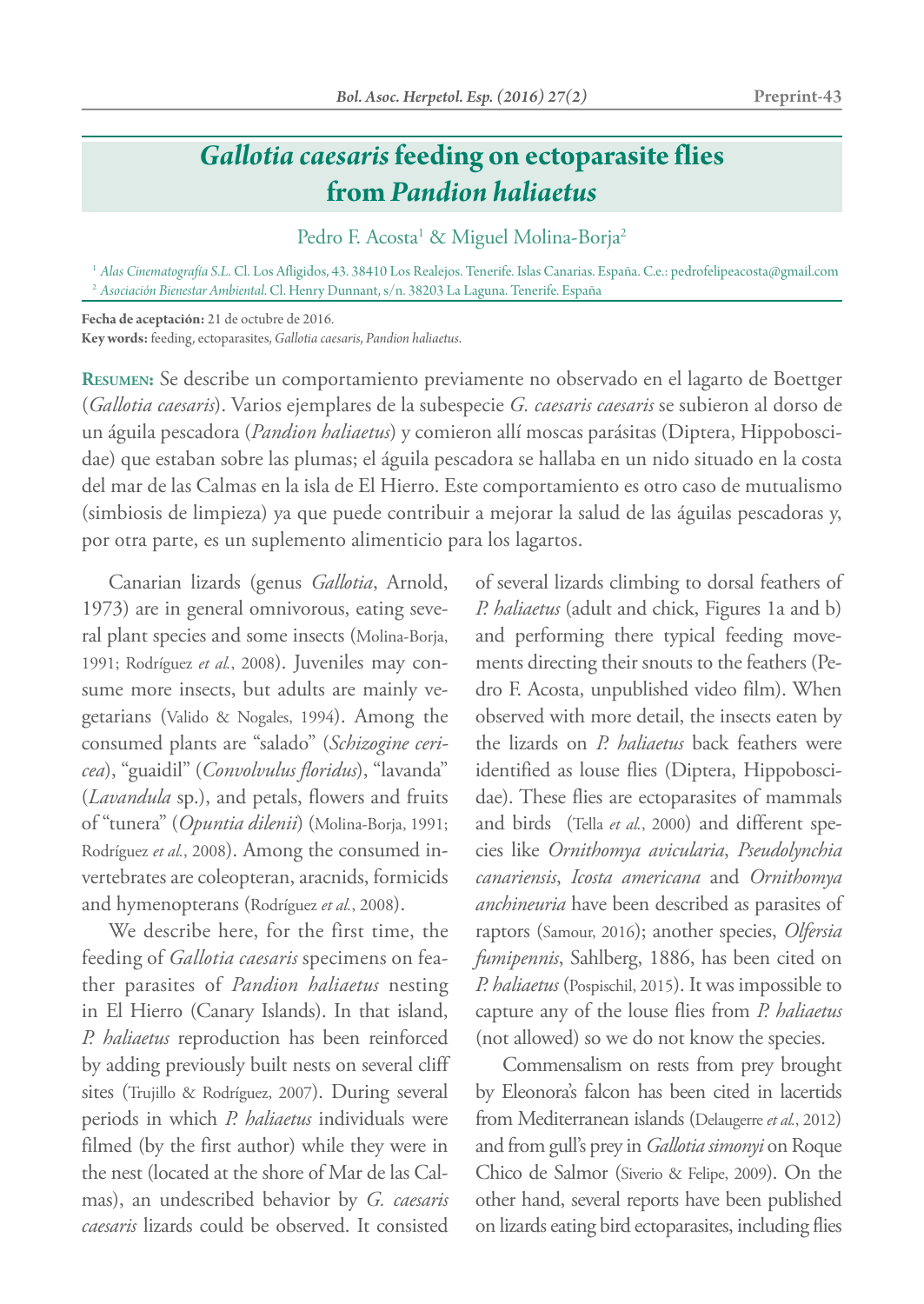

**Figure 1:** Individuals of *G. caesaris caesaris* on the back of *P. haliaetus* while in nest. (a) Adult. (b) Chick. Pictures obtained from a film recorded by Pedro F. Acosta. **Figura 1:** Individuos de *G. caesaris caesaris* sobre la espalda de *P. haliaetus* en el nido. (a) Adulto. (b) Pollo. Fotogra-

fías obtenidas de una película grabada por Pedro F. Acosta.

from different families (Kammerer, 1925; Duffy, 1991; Polis & Hurd, 1995). Our observation pose some interesting questions: first of all, this behaviour can be present only in local populations of *G. caesaris caesaris* living close to *P. haliaetus* nests. Secondly, it must contribute to *P. haliaetus* (adults and new-borns) health eliminating or reducing louse flies parasites; these parasites have been shown to affect body condition in other bird species (Senar *et al.*, 1994; Clayton *et al.*, 2010). Moreover, lizards on

their part obtain, at least temporarily while birds are on nests, an additional food item supplying animal proteins; therefore, this relationship could be considered an example of mutualism, sometimes named as cleaning symbiosis (McFarland & Reeder, 1974). Nevertheless, this relationship could be more complicated if louse flies endoparasites (Baker, 1967) could also infect lizards (see Johnson *et al.*, 2010 for a revision of the ecological importance of parasites as preys).

## **References**

- Baker, J.R. 1967. A review of the role played by the Hippoboscidae (Diptera) as vectors of endoparasites. *Journal of Parasitology*, 53: 412-418.
- Clayton, D.H. Koop1, J.A.H., Harbison, C.W., Moyer, B.R. & Bush, S.E. 2010. How birds combat ectoparasites. *The Open Ornithology Journal*, 3: 41-71.
- Delaugerre, M., Grita, F., Lo Cascio, P. & Oun, R. 2012. Lizards and Eleonora's Falcon (*Falco eleonorae* Gené, 1839), a Mediterranean micro-insular commensalism. *Biodiversity Journal*, 3: 3-12.
- Duffy, D.C. 1991. Ants, ticks and nesting seabirds: dynamic interactions? 242-257. *In*: Loye, J.E. & Zuk, M. (eds), *Bird-parasite interactions: ecology, evolution and behaviour*. Oxford University Press. Oxford.
- Johnson, P.T.J., Dobson, A., Lafferty, K.D., Marcogliese, D.J., Memmott, J., Orlofske, S.A., Poulin, R. & Thieltges, D.W. 2010. When parasites become prey: ecological and epidemiological significance of eating parasites. *Trends in Ecology and Evolution*, 25: 362-371.
- Kammerer P. 1925. Lebensweise der Eidechsen auf Kleinsten Inseln. *Blätter für Aquarien- und Terrarienkunde*, 36: 483- 496, 513-524.
- McFarland C.G. & Reeder W.G. 1974. Cleaning symbiosis involving Galápagos Tortoises and two species of Darwin's Finches. *Zeitschrift für Tierpsychologie*, 34: 464-483.
- Molina Borja, M. 1991. Notes on alimentary habits and spatial temporal distribution of eating behaviour patterns in a natural population of lizards (*Gallotia galloti*). *Vieraea*, 20: 1-9.
- Polis, G.A. & Hurd, S.D. 1995. Extraordinarily high spider densities on islands: Flow of energy from the marine to terrestrial food webs and the absence of predation. *Proceedings of the National Academy of Sciences USA*, 92: 4382-4386.
- Pospischil, R. 2015. *Hippoboscidae, Louse Flied/Keds. Encyclopedia of Parasitology*. Springer-Verlag. Heidelberg.
- Rodríguez, A., Nogales, M., Rumeu, B. & Rodríguez, B. 2008. Temporal and spatial variation in the diet of the endemic lizards *Gallotia galloti* in an insular Mediterranean scru-